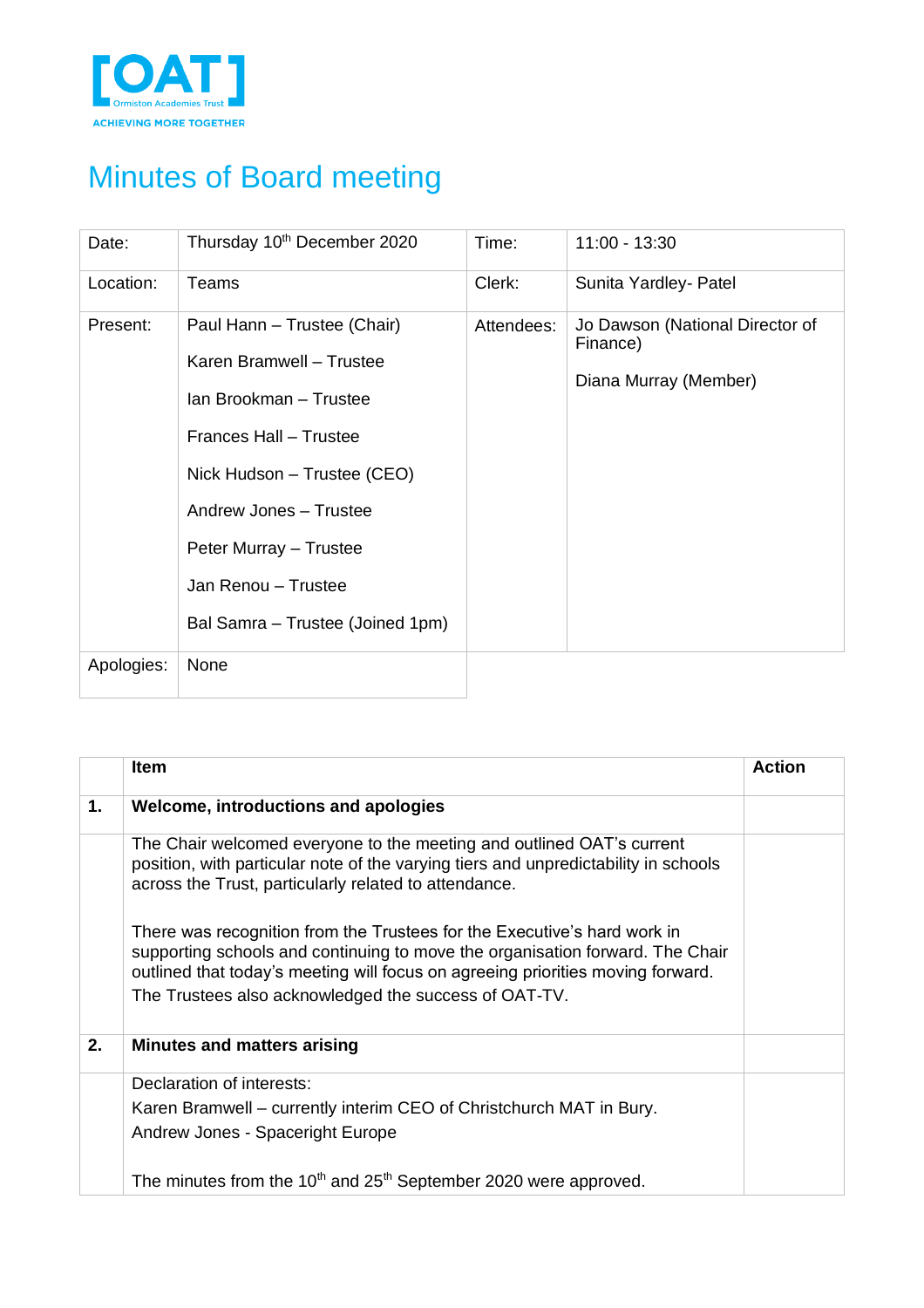

## Matters arising:

The action log was discussed and updated. All actions but one were closed.

The action remaining open was discussed and it was concluded that there needs to be more time for work to take place on this action. This trust wide deliverable is required by February 2021 (F&C) and March 2021 (Trust Board) to support the discussion around going concern, 3 year integrated strategic and finance plans and partnership fees

## Other matters arising:

**Trustees asked for a follow-up on correspondence from the ESFA regarding the analysis of remuneration and OAT's Executive Pay being out of kilter with other trusts of similar size.** It was confirmed that a letter was sent in response to the ESFA with an outline of the process for analysis of remuneration. The ESFA had responded confirming that the comparisons with other Trusts had not been correct. It was further confirmed that the People Committee will continue to develop the Executive Pay approval process in line with the guidance set out by the ESFA and ensure it is as robust as possible.

**Trustees also asked for an update on the 3% reserves position and asked for clarity on whether the Trust will qualify for the reimbursement of additional Covid related costs**. The National Director of Finance responded that all costs are being reviewed and claims are being submitted. There are wide ranging financial impacts including cleaning costs, staff self-isolating and PPE costs. There are some areas where more resources are required and claims for these resources are being submitted.

## **3. CEO Report**

The CEO updated trustees of a meeting scheduled to take place with the Secretary of State and the 3 key issues to raise for discussion will be:

- Lost learning
- Finance,
- Leaders and staff welfare.

Feedback on this meeting will follow in the weekly update to Trustees.

The CEO highlighted key sections of the CEO report including

- The risks of full opening both next term and September and implications for curriculum and assessment.
- Staff survey this currently has a 60% response rate. The next steps are to consider how to utilise results and develop an action plan in response with an aim of deepening staff engagement. Edurio has facilitated the survey and will provide a full report soon. The results and proposed action plan will be shared with the People Committee.
- ICT remains a crucial element of organsational infrastructure and equipment. A review of the current ICT systems will outline the resources and investment required to ensure that ICT is fit for purpose and supports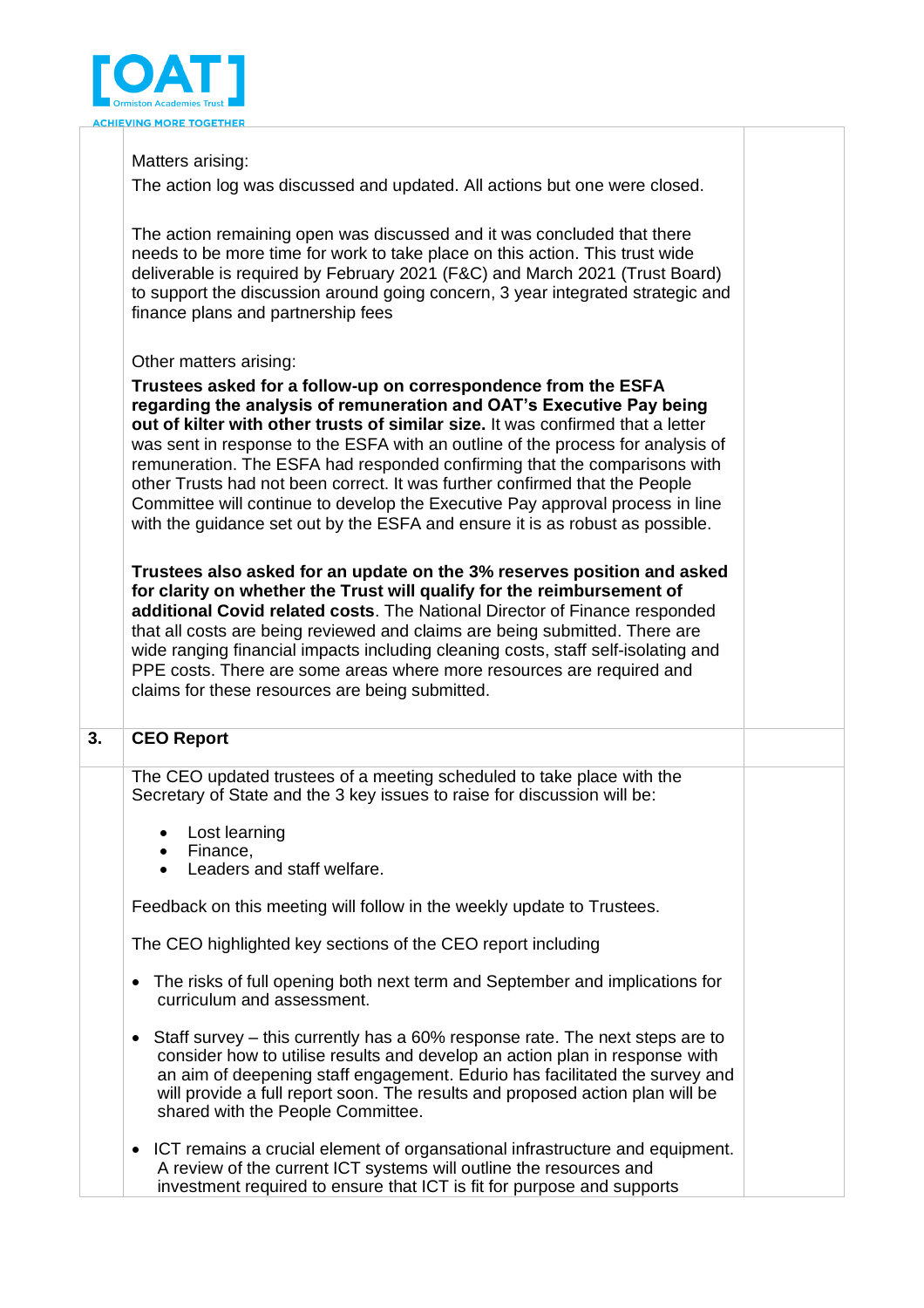

business needs.

- Finances remain an ongoing focus.
- Safeguarding is improving and moving forward. The new Safeguarding Manager has completed safeguarding reviews under the revised audit framework and has had 1:1s with all DSLs. There are ongoing support and improvement plans in place to ensure compliance.
- Impact of Covid; student attendance has reduced with particular regions that have been more impacted upon than others. National measures taken to support staff and students have included pushing exams back, focused teaching, additional papers for retakes where students have been off-ill or isolating and pupils will be allowed extra assistance such as formula sheets.

There is an outstanding question of how to cope with the differential impact of Covid. All students will receive the same mitigations so results will still be skewed for those worst affected by the impacts of Covid.

**Trustees asked for an update on laptops received and allocated from the government and what access to learning for self-isolating students has been like. Further, are additional laptops helping education of those who did not engage in first lockdown?** The CEO responded that there is evidence that the distribution of laptops is improving the accessibility for students who did not engage in the first lockdown. However, it is very difficult to monitor actual engagement. Next steps will include how resources are used to facilitate future online learning.

**Trustees asked if there are any big concerns noted in the safeguarding reviews?** The CEO responded that there will usually be some questions raised but so far there is nothing of major concern. Issues have been of a more minor nature that can be sorted out easily. It is too early to pick up trends but by the March meeting there should be more data available and a more complete report outlining trends will be submitted. NH

**Trustees asked whether there were any themes from incident reporting. There appeared to be a high number of incidents with pupils and moving vehicles.** The CEO confirmed that this information can be collated and brought back to a future meeting. NH

NH

JD

**Trustees asked that there be further interpretation of the IPR in the CEO report.** The CEO confirmed that this will be done.

There was a discussion about the staff attendance presented in the CEO report. The CEO outlined the risk assessments made where staff members need to self-isolate and the need to keep schools running whilst ensure that there is a minimum risk to health and safety. It was agreed that vaccination of school staff would ease pressure on staff teams, particularly where 1:1 support is required.

There was a discussion about the need to better link the capital spends decision making group and the F&C committee now that Peter Murray has stepped down from the Finance Committees. This is to be further considered.

**Trustees asked whether there is concern about the answer to the staff workload question on the staff survey.** The CEO responded that this is a sector wide problem; workload, career progression and CPD often score poorly.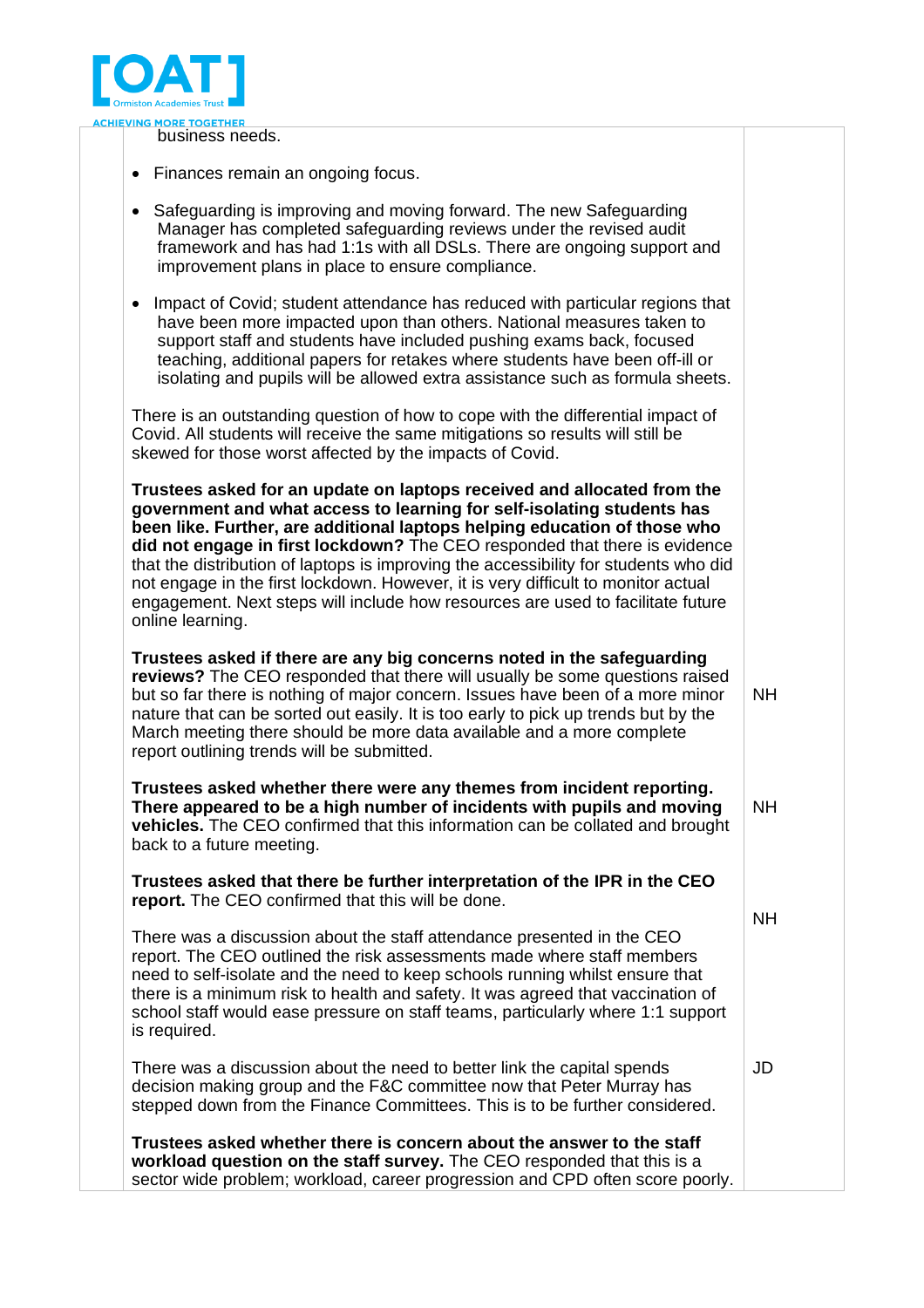

|    | <u>ACHIEVING MORE TOGETHER</u><br>Several Trustees supported this. There will be further examination of the data<br>behind these questions from Edurio. It was noted that IT strategy and workload<br>need to be tied together to support staff workload and CPD. Further<br>consideration that the survey has been taken during Covid which may have<br>affected results.<br>There was a discussion about opportunities to standardise good practice in how<br>the Trust operates in relation to teaching, engagement and online operation and<br>accessibility. It was confirmed that curriculum alignment is gathering pace. It<br>was noted that there is an opportunity to consider innovations but also noted<br>that the sector is currently being reactive and OAT has to ensure participation in<br>conversations about wider changes across the sector.<br>Trustees asked the CEO to clarify the current stance on expansion. The<br>CEO responded that there is a willingness to expand incrementally as long as<br>the expansion is to the benefit of the Trust and the third party being considered.                                                                                                                                                                                                                                                                                                                                                                                                                                                                 | <b>NH</b> |
|----|-----------------------------------------------------------------------------------------------------------------------------------------------------------------------------------------------------------------------------------------------------------------------------------------------------------------------------------------------------------------------------------------------------------------------------------------------------------------------------------------------------------------------------------------------------------------------------------------------------------------------------------------------------------------------------------------------------------------------------------------------------------------------------------------------------------------------------------------------------------------------------------------------------------------------------------------------------------------------------------------------------------------------------------------------------------------------------------------------------------------------------------------------------------------------------------------------------------------------------------------------------------------------------------------------------------------------------------------------------------------------------------------------------------------------------------------------------------------------------------------------------------------------------------------------------------------------------------|-----------|
| 4. | <b>Break</b>                                                                                                                                                                                                                                                                                                                                                                                                                                                                                                                                                                                                                                                                                                                                                                                                                                                                                                                                                                                                                                                                                                                                                                                                                                                                                                                                                                                                                                                                                                                                                                      |           |
| 5. | <b>Financial Accounts and External Audit</b>                                                                                                                                                                                                                                                                                                                                                                                                                                                                                                                                                                                                                                                                                                                                                                                                                                                                                                                                                                                                                                                                                                                                                                                                                                                                                                                                                                                                                                                                                                                                      |           |
|    | The Chair of the Audit and Risk Committee outlined the process for the internal<br>and external audits and noted that the Audit and Risk committee received the<br>documents at the November sub-committee meeting. The conclusion of the<br>internal audit report was that from various projects completed the auditors were<br>substantially assured on the robustness of systems. This audit took place<br>remotely. The external auditors were asked how this process worked remotely<br>and the committee was satisfied with the response. The Chair of the Audit and<br>Risk Committee noted that it was a credit to all involved that the accounts and<br>audit processes have been completed remotely on a normal timescale.<br>The Chair of Audit and Risk Committee noted one finding from the prior-year<br>audit was an academy with an enhanced pension payment. As a result of this,<br>the finance team did an exercise to identify any further payments of this nature.<br>The findings were that this is an issue sector wide and queries about enhanced<br>pension have been added to the due diligence process to plan for this with any<br>incoming academy conversions. It was noted that the provision is dependent on<br>a number of factors. The Auditors and the Audit Committee agreed that the<br>provision made by the Finance team was sensible and that this should be<br>reviewed on an annual basis and amended as appropriate. Given any risk<br>would be realised over many years, it was advised that this did not impact on<br>Going Concern. |           |
|    | There was a further highlight that the Forge Mountain Centre has not been<br>identified as being owned by OAT. It was noted that the Estates and Finance<br>team are working to address this issue.                                                                                                                                                                                                                                                                                                                                                                                                                                                                                                                                                                                                                                                                                                                                                                                                                                                                                                                                                                                                                                                                                                                                                                                                                                                                                                                                                                               |           |
|    | The Chair of Audit and Risk Committee said that the Audit and Risk Committee<br>is content with accounts as long as Trustees are content with going concern.                                                                                                                                                                                                                                                                                                                                                                                                                                                                                                                                                                                                                                                                                                                                                                                                                                                                                                                                                                                                                                                                                                                                                                                                                                                                                                                                                                                                                      |           |
|    | The National Director of Finance presented the going concern paper and<br>outlined that this process tends to focus on the next 12 months, particularly in<br>relation to cash. However, the ESFA has started to look further ahead and a<br>longer- term view has become a greater focus across the sector and this now<br>needs to link to the Trust's strategy and focus on a longer term. If the<br>organisational aim is to be in the top 20% at schools, the Trust needs to aim to<br>be in the top 20% across all aspects of the Trust's work. To do this, the Trust                                                                                                                                                                                                                                                                                                                                                                                                                                                                                                                                                                                                                                                                                                                                                                                                                                                                                                                                                                                                       |           |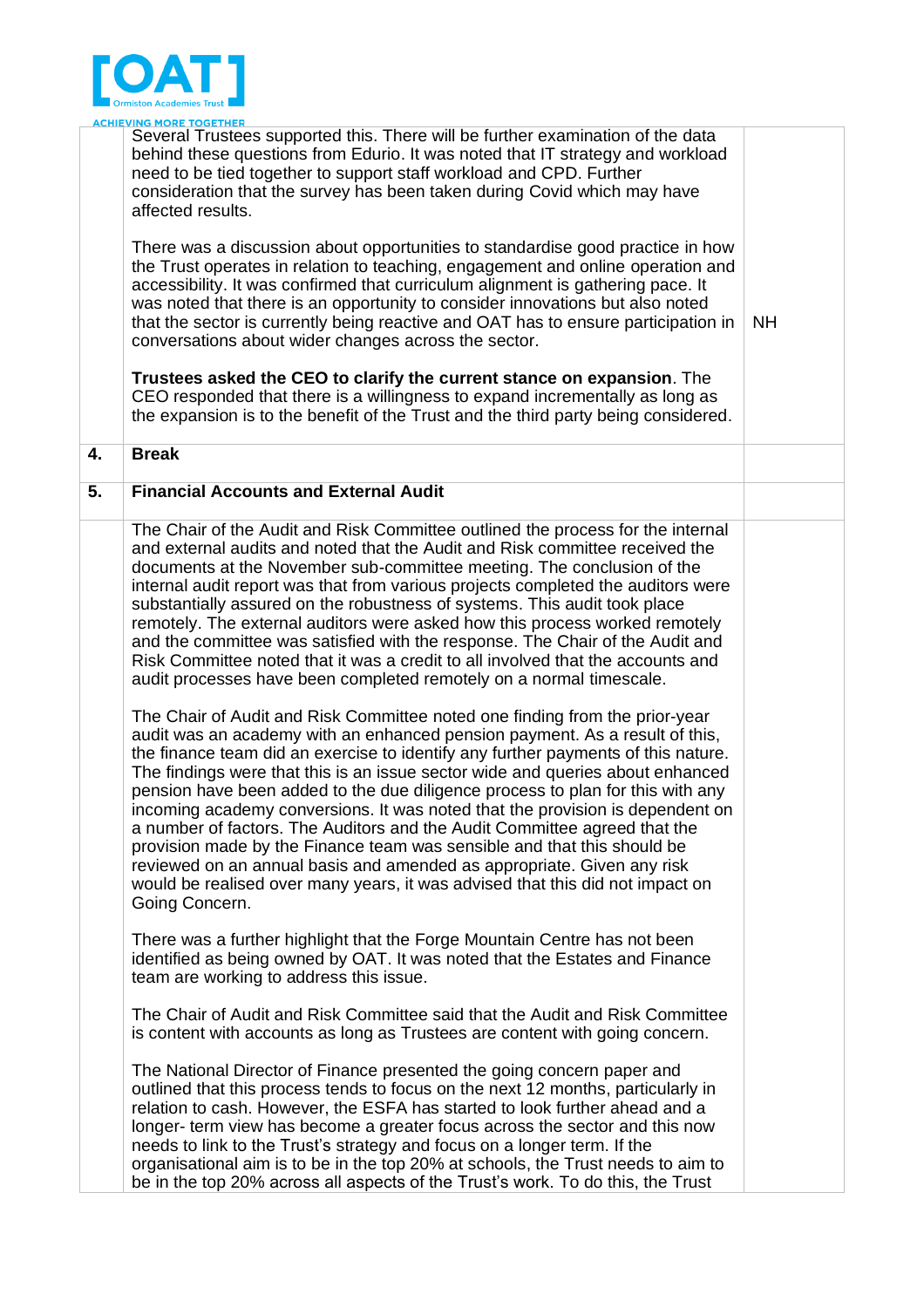

|    | <b>ACHIEVING MORE TOGETHER</b>                                                                                                                                                                                                                                                                                                                                                                                                                                                                                                                                                                                              |            |
|----|-----------------------------------------------------------------------------------------------------------------------------------------------------------------------------------------------------------------------------------------------------------------------------------------------------------------------------------------------------------------------------------------------------------------------------------------------------------------------------------------------------------------------------------------------------------------------------------------------------------------------------|------------|
|    | should ascertain what the top 20% look like across the sector. This links into<br>making the right decisions with consideration for integrated planning. Over the<br>next 2 years there needs to be a focus on decisions to deliver strategy and<br>consideration of reserves.                                                                                                                                                                                                                                                                                                                                              |            |
|    | The ESFA has issued template questions for Trustees to ask about finances.<br>This has been included in the papers for consideration. There has been a<br>cashflow plan included with the management accounts which has been agreed<br>by the Executive Team and the Finance and Capital Committee. The Trust is<br>currently in a strong going concern position; there are no concerns at the<br>moment. There is a need to optimise how money is spent across the Trust to<br>improve value for money and this will form part of the integrated strategic and<br>financial planning review in the Spring and Summer Terms |            |
|    | The Trustees asked whether there were any local statutory bodies that<br>could be accommodated on school sites. The National Director of Finance<br>responded that this should be explored in future, there is a broader need to<br>develop an IT and Estates plan. There is also a need to link CLFP to central<br>resource planning.                                                                                                                                                                                                                                                                                      | JD         |
|    | Trustees noted that the going concern review has changed in recent years and<br>there are now much more comprehensive requirements, and these have been<br>met in this paper. The Trustees confirmed support.                                                                                                                                                                                                                                                                                                                                                                                                               |            |
|    | The National Director of Finance outlined that the accounts have been reviewed<br>by PLMR, Exec and RSM.s. Thanks were given to everyone who contributed. It<br>was further noted that there should be a focus on the value added in-year.                                                                                                                                                                                                                                                                                                                                                                                  |            |
|    | Accounts approved.                                                                                                                                                                                                                                                                                                                                                                                                                                                                                                                                                                                                          |            |
| 6. | Diversity and Inclusion update                                                                                                                                                                                                                                                                                                                                                                                                                                                                                                                                                                                              |            |
|    | The CEO outlined that the paper submitted follows up on discussion from<br>previous meeting. The report outlines a high level summary of work that has<br>been completed including a check of names and resources that might<br>compromise OAT's reputation.                                                                                                                                                                                                                                                                                                                                                                |            |
| 7. | <b>Good Governance</b>                                                                                                                                                                                                                                                                                                                                                                                                                                                                                                                                                                                                      |            |
|    | The Company Secretary outlined the key changes to the Scheme of Delegation<br>and LGB Terms of Reference. There was a point of clarification on the policy<br>approval process and it was agreed that section 2.6.2 of the LGB Terms of<br>Reference would be amended to reflect discussions.                                                                                                                                                                                                                                                                                                                               |            |
|    | The Scheme of Delegation and LGB Terms of Reference were approved.                                                                                                                                                                                                                                                                                                                                                                                                                                                                                                                                                          |            |
|    | There was a discussion about quorum at Trust Board and Board Sub-<br>committee meetings. The Company Secretary will further discuss this with<br>nominated Trustees and this will be considered at the March meeting.                                                                                                                                                                                                                                                                                                                                                                                                       | <b>SYP</b> |
|    | Alistair Thom was appointed as an associate member on the Finance and<br>Capital Committee. It was suggested that Alistair could be the link between the<br>Finance and Capital Committee and the Capital Spends decision making group.                                                                                                                                                                                                                                                                                                                                                                                     | JD         |
|    | The National Director of Finance outlined the risk register and the AFH musts<br>and the reasons for inclusion. It was further outlined that there are additional<br>risks such as the capacity of the central team that need to be included on the                                                                                                                                                                                                                                                                                                                                                                         |            |